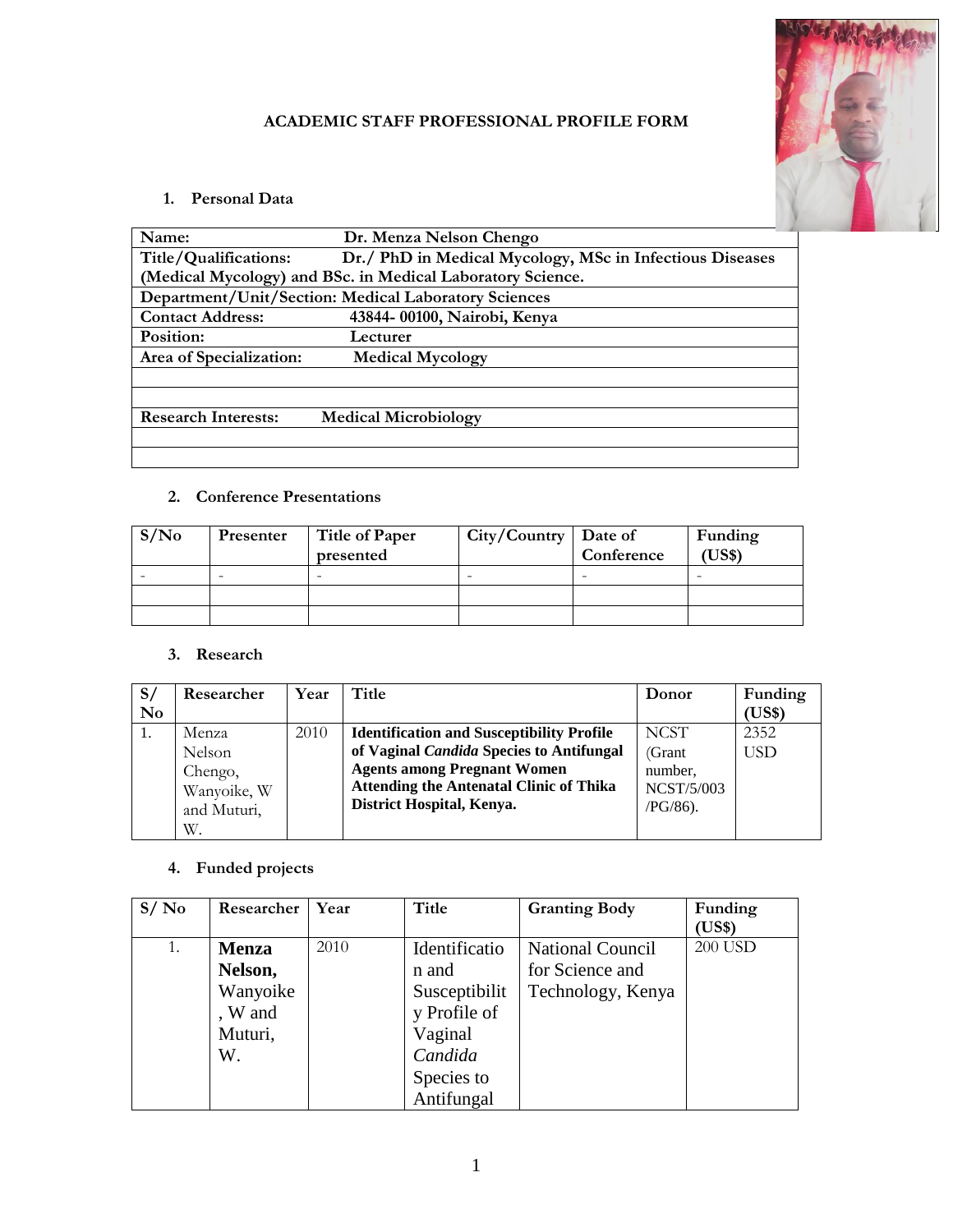|    |                                                                                                                                             |      | Agents<br>among<br>Pregnant<br>Women<br>Attending<br>the<br>Antenatal<br>Clinic of<br>Thika<br>District<br>Hospital,<br>Kenya.                              |                                                        |          |
|----|---------------------------------------------------------------------------------------------------------------------------------------------|------|-------------------------------------------------------------------------------------------------------------------------------------------------------------|--------------------------------------------------------|----------|
| 2. | <b>Nelson C.</b><br>Menza <sup>*</sup> ,<br>Muturi W.<br>Margaret,<br>Kamau M.<br>Lucy                                                      | 2013 | Occurrence<br>of<br>Aflatoxigeni<br>$\mathbf c$<br>Aspergillus<br>Species in<br>Peanut<br>Varieties in<br>Busia and<br>Kisii Central<br>Districts,<br>Kenya | Kenyatta<br>University Dean's<br><b>Research Grant</b> | 140 USD  |
| 3. | Muturi W.<br>Margaret,<br>Gachara,<br>George,<br>Musyoki,<br>Abednego<br>Menza<br>Nelson,<br>Ndungu<br>Harison<br>and<br>Ontwenka<br>Lameck | 2021 | Synbio<br>project on<br>developme<br>nt of Vibrio<br>cholerae<br>diagnostics<br>kits'                                                                       | <b>ISAAA</b><br>AfriCenter                             | 4500 USD |

#### **5. Publications**

| S/N | <b>Author</b> | Yea  | <b>Title</b>                           | <b>Journal</b>                   | <b>ISBN/ISSN</b><br>Reference No. |
|-----|---------------|------|----------------------------------------|----------------------------------|-----------------------------------|
| 0.  |               |      |                                        |                                  |                                   |
|     | 1. Menza N.,  | 2013 |                                        | Open Journal                     | ISSN                              |
|     | Wanyoike,     |      | Identification                         | and of Medical $\vert$ 2165-3380 |                                   |
|     | W and         |      | Susceptibility Profile of Microbiolog  |                                  |                                   |
|     | Muturi, W.    |      | Vaginal <i>Candida</i> Species   $y$ , | 2013,                            |                                   |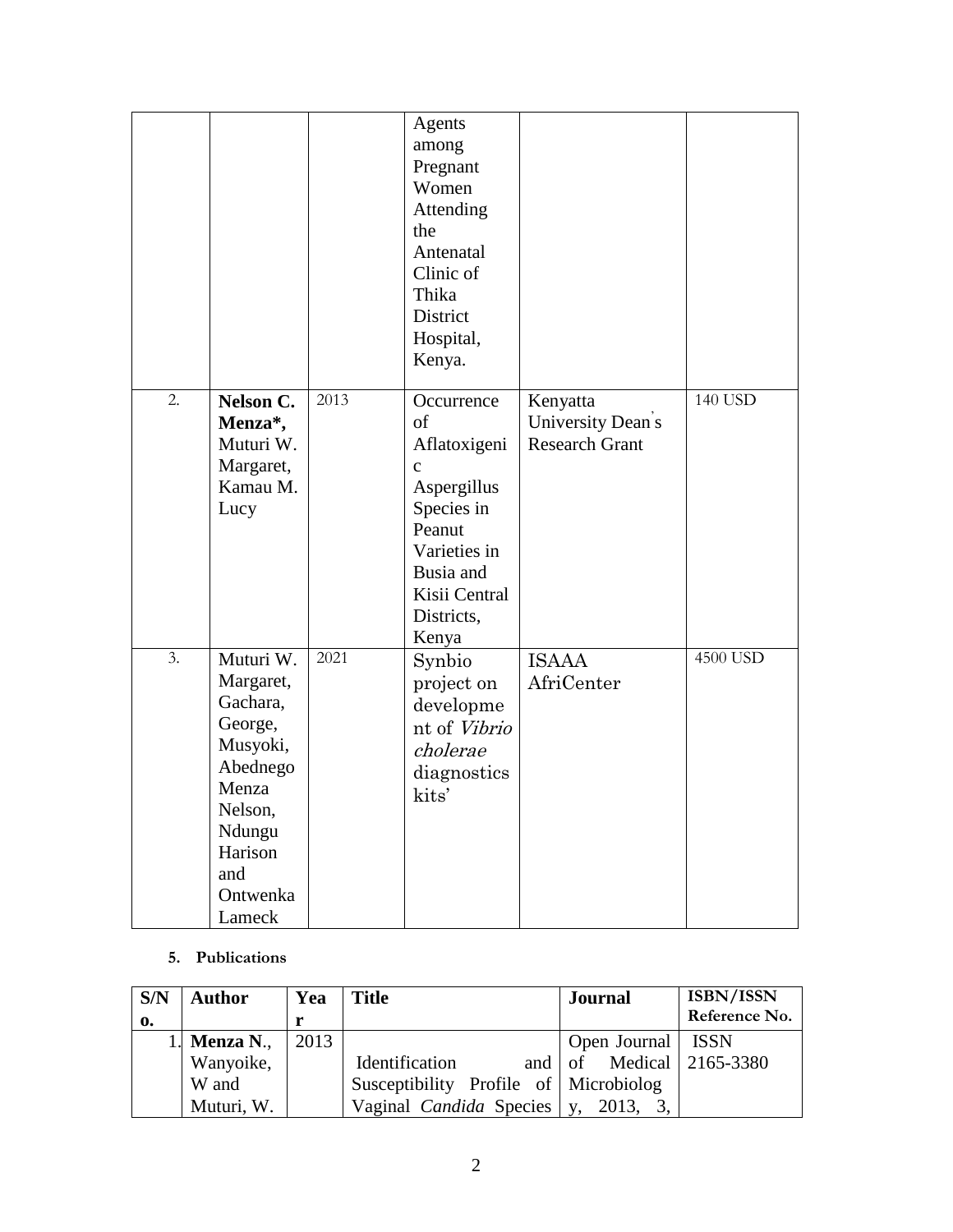|                  |                          |      | Antifungal<br>Agents<br>to  | 239-247         |               |
|------------------|--------------------------|------|-----------------------------|-----------------|---------------|
|                  |                          |      | among Pregnant Women        |                 |               |
|                  |                          |      | Attending the Antenatal     |                 |               |
|                  |                          |      | Clinic of Thika District    |                 |               |
|                  |                          |      | Hospital, Kenya.            |                 |               |
| 2.               | Menza N.,                | 2013 |                             | Open Journal    | <b>ISSN</b>   |
|                  |                          |      | of Vaginal<br>Prevalence    | of Medical      | $2165 - 3380$ |
|                  | Wanyoike,                |      |                             |                 |               |
|                  | W and                    |      | Candidiasis<br>and          | Microbiolog     |               |
|                  | Muturi, W.               |      | Determination<br>of<br>the  | y, 2013, 3,     |               |
|                  |                          |      | Candida<br>Occurrence of    | 264-272         |               |
|                  |                          |      | Species<br>Pregnant<br>in   |                 |               |
|                  |                          |      | Women<br>Attending the      |                 |               |
|                  |                          |      | Antenatal Clinic of Thika   |                 |               |
|                  |                          |      | District Hospital, Kenya.   |                 |               |
|                  | Menza N.                 | 2015 | Incidence, Types and        | Open Journal    | <b>ISSN</b>   |
| 3.               | *, Muturi                |      | Levels of Aflatoxin in      | of Medical      | 2165-3380     |
|                  | W.                       |      | <b>Different Peanuts</b>    | Microbiolog     |               |
|                  | Margaret,                |      | Varieties Produced in       | y, 2015, 5,     |               |
|                  | Kamau M.                 |      | Busia and Kisii Central     | 209-221.        |               |
|                  | Lucy                     |      | Districts, Kenya            |                 |               |
|                  | <b>Menza</b>             | 2016 | Oil Contents and            | Tropical        | ISSN:2329-    |
| $\overline{4}$ . | N.*,                     |      | Aflatoxin Levels in         | Medicine &      | 9088          |
|                  | Muturi W.                |      | <b>Peanuts Varieties</b>    | Surgery, 4:     |               |
|                  | Margaret,                |      | Produced in Busia and       | 204.            |               |
|                  | Kamau M.                 |      |                             |                 |               |
|                  |                          |      | Kisii Central Districts,    |                 |               |
|                  | Lucy                     |      | Kenya                       |                 |               |
| 5                | Menza N.,                | 2018 | of<br>Occurrence            | Open Journal    | <b>ISSN</b>   |
|                  | Muturi W.                |      | Aflatoxigenic Aspergillus   | of Medical      | 2165-3380     |
|                  | Margaret                 |      | Species<br>Peanut<br>in     | Microbiolog     |               |
|                  |                          |      | Varieties in Busia<br>and   | y $08(04):98$ - |               |
|                  |                          |      | Kisii<br>Central Districts, | 108             |               |
|                  |                          |      | Kenya                       |                 |               |
| 6.               | Caroline J.              | 2019 | Rectal<br>gonorrhoea<br>and | Wellcome        | <b>ISSN</b>   |
|                  | <b>Ngetsa</b>            |      | chlamydia among<br>Men      | Open            | 2398-502X     |
|                  | , Marc W.                |      | who have sex with Men in    | Research,       |               |
|                  | Heymann <sup>2</sup> ,   |      | coastal Kenya               | 4:79            |               |
|                  | Alex                     |      |                             |                 |               |
|                  | Thiong' <sup>o'</sup> ,  |      |                             |                 |               |
|                  | Elizabeth                |      |                             |                 |               |
|                  | Wahome <sup>1</sup> ,    |      |                             |                 |               |
|                  | John                     |      |                             |                 |               |
|                  | Mwambi                   |      |                             |                 |               |
|                  | $1$ , Clara              |      |                             |                 |               |
|                  | Karani <sup>1</sup> , Ne |      |                             |                 |               |
|                  |                          |      |                             |                 |               |
|                  | lson C.                  |      |                             |                 |               |
|                  | Menza <sup>3</sup> , $G$ |      |                             |                 |               |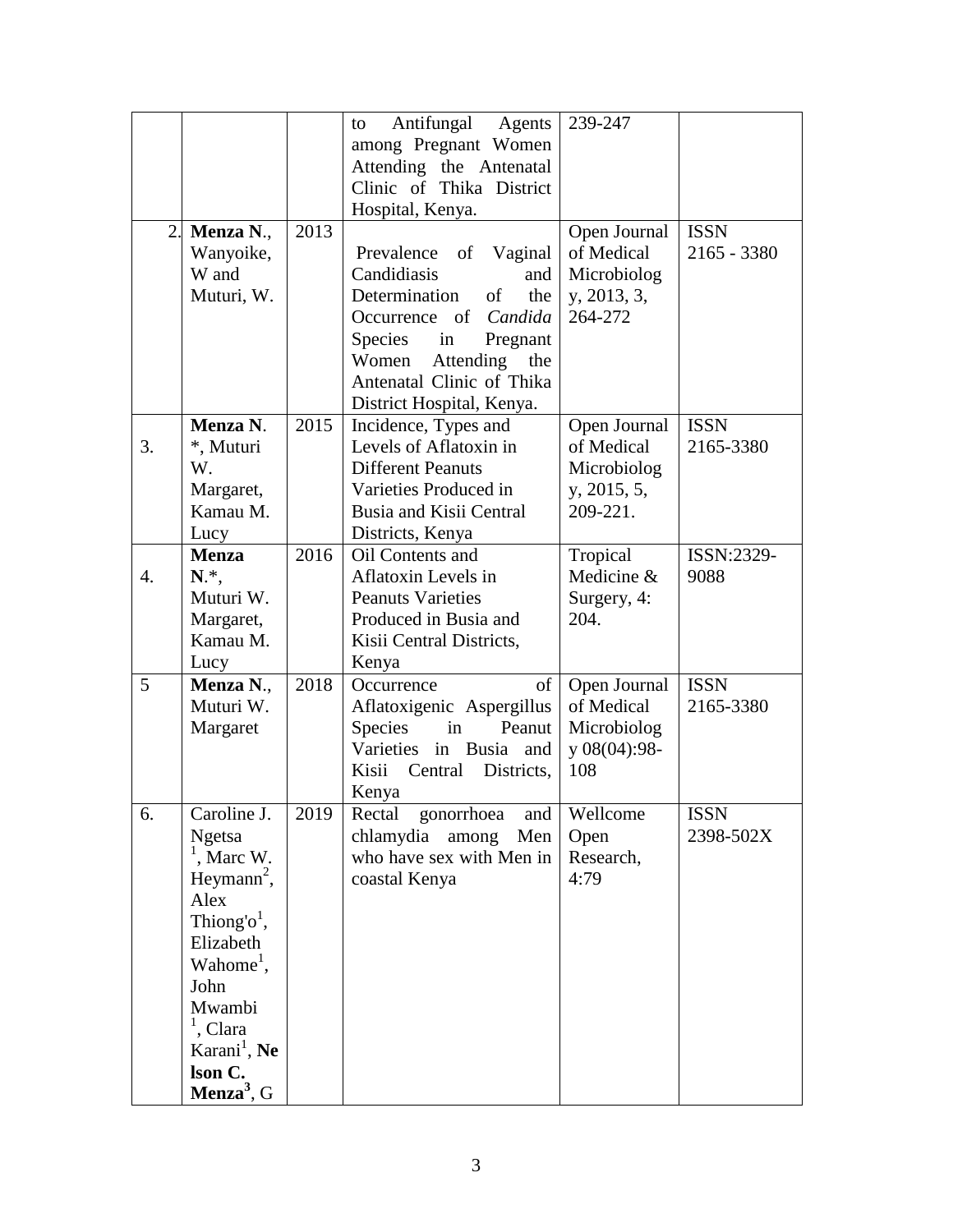|        | race<br>Mwashigad<br>i <sup>1</sup> , Margare<br>t<br>W.Muturi <sup>3</sup> ,<br>Susan M.<br>Graham, Pe<br>$terMugo1$ ,<br>Eduard<br><b>Sanders</b>       |      |                                                                                                                                                                          |                                                                                          |                                      |
|--------|-----------------------------------------------------------------------------------------------------------------------------------------------------------|------|--------------------------------------------------------------------------------------------------------------------------------------------------------------------------|------------------------------------------------------------------------------------------|--------------------------------------|
| $\tau$ | Jackline<br>Gakii,<br><b>Nelson</b><br>Menza,<br>Winfreda<br>Nyamota<br>Maoga,                                                                            | 2019 | Knowledge, attitude and<br>perception of HIV, ART<br>and PMTCT among HIV<br>infected pregnant women<br>in Narok Sub-county<br>hospitals.                                 | Global<br>Journal of<br>Health<br>Sciences,<br>Vol 4, Issue<br>1, No.4, pp<br>$44 - 54.$ | <b>ISSN 2519-</b><br>0210            |
| 8      | Karanja N.<br>$Esther1$ ,<br><b>Menza</b><br>C.<br>Nelson <sup>2</sup><br>Kabiru<br>W.<br>Ephantus <sup>3</sup>                                           | 2019 | <b>Bacterial Agents Causing</b><br><b>Food Poisoning Among</b><br><b>Patients Attending Thika</b><br>Level 5 Hospital, Kiambu<br>County, Kenya."                         | Open Journal<br>of Medical<br>Microbiolog<br>$y. 9(4)$ , 168-<br>177                     | <b>ISSN</b><br>2165-3380             |
| 9      | V Munyao,<br>J<br>Karisa,<br>CM<br>Munyao, M<br>Ngari,<br>N<br>Menza, No<br>rbert<br>Peshu,<br>Martin<br>Rono,<br>Charles<br>Mbogo,<br>Joseph<br>Mwangang | 2020 | Surveillance of Culicine<br><b>Six</b><br>Mosquitoes<br>in<br>Villages of Taita-Taveta<br>County, Kenya, With Host<br>Determinations<br>From<br><b>Blood-Fed Females</b> | Journal of<br>Medical<br>Entomology                                                      | Online<br><b>ISSN: 1938-</b><br>2928 |
| 10     | Musavini<br>GK, Muturi<br>M<br>$\&$<br><b>Menza N</b>                                                                                                     | 2020 | Prevalence<br>and<br>Knowledge of Hepatitis B<br>and Hepatitis C Infections<br>among Voluntary Blood<br>Donors in Nairobi, Kenya.                                        | Journal of<br>Infectious<br><b>Diseases</b><br>Research,<br>$3(1): 66-77.$               | <b>ISSN: 2688-</b><br>6537           |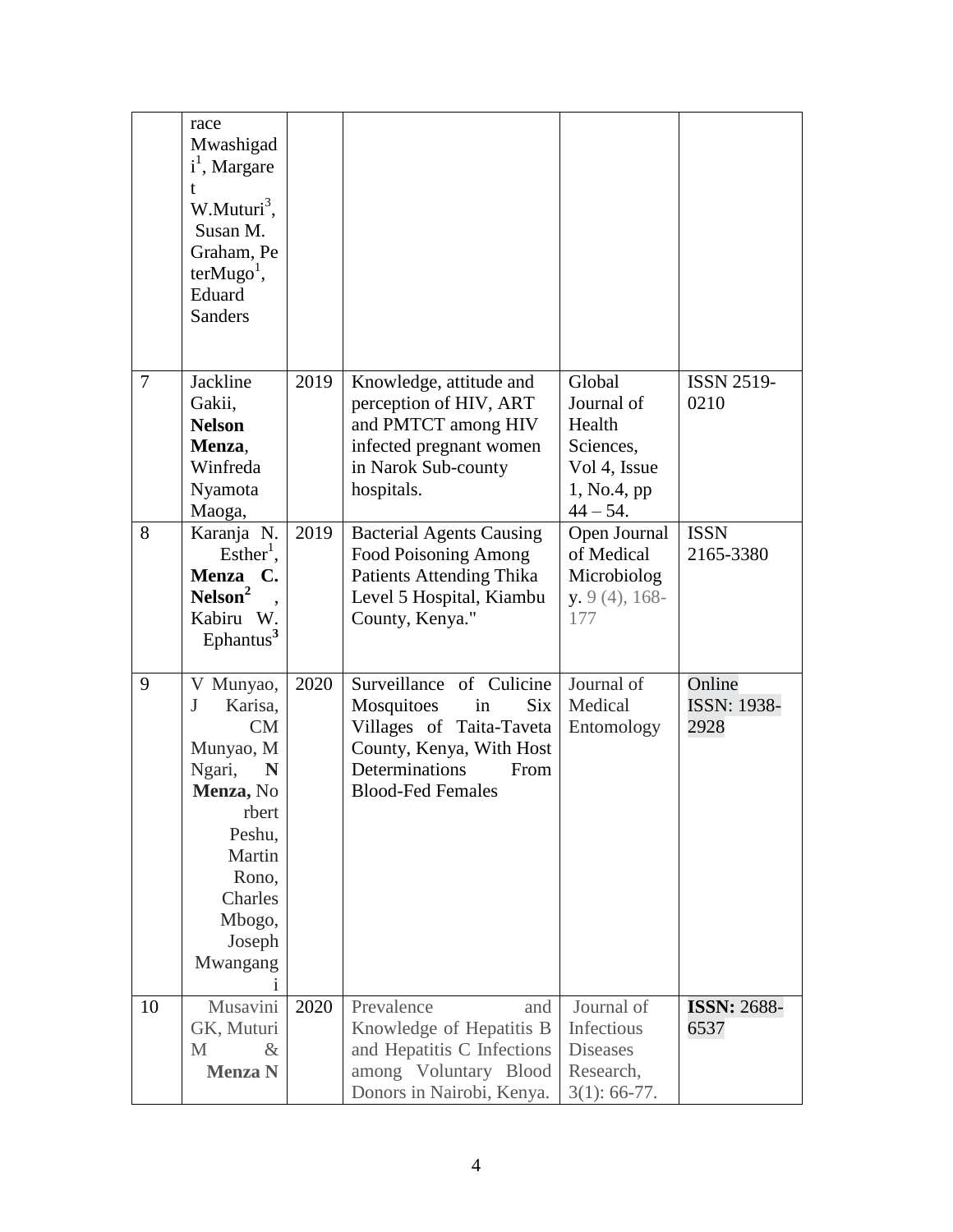| 11 | Mwambia                          | 2021 | <b>Risk Factors for Maternal</b> | International | ISSN: 2694-       |
|----|----------------------------------|------|----------------------------------|---------------|-------------------|
|    | $TM^*$                           |      | Genitourinary                    | Journal of    | 4081              |
|    | <b>Nelson</b><br>M               |      | Colonization with Group          | Women's       |                   |
|    | and                              |      | B<br>Streptococcus<br>at         | Health care   |                   |
|    | Scholastica                      |      | Pregnancy.                       | and           |                   |
|    | M                                |      |                                  | Gynecology,   |                   |
|    |                                  |      |                                  | 3:1           |                   |
| 12 | Evans                            | 2021 | Human<br>Resource                | International | <b>ISSN 2694-</b> |
|    | Mwasiaji<br>$\ddot{\phantom{1}}$ |      | Management Challenges            | Journal of    | 1430 (Print),     |
|    | Paul<br>Κ.                       |      | and Research Proposition         | Business $\&$ | 2694-1449         |
|    | Sang<br>$\cdot$                  |      | 9001:2015<br><b>ISO</b><br>in    | Management    | (Online)          |
|    | Menza N.                         |      | Certified Firms in Kenya         | Studies, 2:4. |                   |
|    | Chengo                           |      | Post Covid-19<br>Disease         |               |                   |
|    |                                  |      | Outbreak                         |               |                   |

# **6. Consultancy and community service**

| $S/N0$ . | Consultant (s)           | Consulting             | Year           | Title      | Paym       |
|----------|--------------------------|------------------------|----------------|------------|------------|
|          |                          | Person/Body/           |                | Consultan  | ent        |
|          |                          | Organization           |                | cy Service | (US\$)     |
|          | Marereni Secondary       | <b>BOM</b>             | 2019 to date   | Member     |            |
|          | School                   |                        |                |            |            |
| 2.       | <b>External Reviewer</b> | Kabarak University     | $2020$ to date | Grants     | 50         |
|          |                          |                        |                | funding    | <b>USD</b> |
|          |                          |                        |                | proposals  |            |
| 3.       | Board of                 | East Park Academy,     | May, 2019      | Chairman   |            |
|          | Management               | <b>Machakos County</b> | to Dec. 2020   |            |            |
|          | <b>BOM</b>               |                        |                |            |            |

# **7. Affiliation to Professional Bodies**

| $\vert S/N_0 \vert$ Name of professional body                               |
|-----------------------------------------------------------------------------|
| Member, Kenya Medical Laboratory Technologist and Technicians Board(KMLTTB) |
|                                                                             |
|                                                                             |

#### **8. National and International awards and Recognitions**

| $S/No$ Name of award or<br>Recognition | <b>Awarding Organization/Body</b> | Year |
|----------------------------------------|-----------------------------------|------|
|                                        | ۰                                 |      |
|                                        |                                   |      |
|                                        |                                   |      |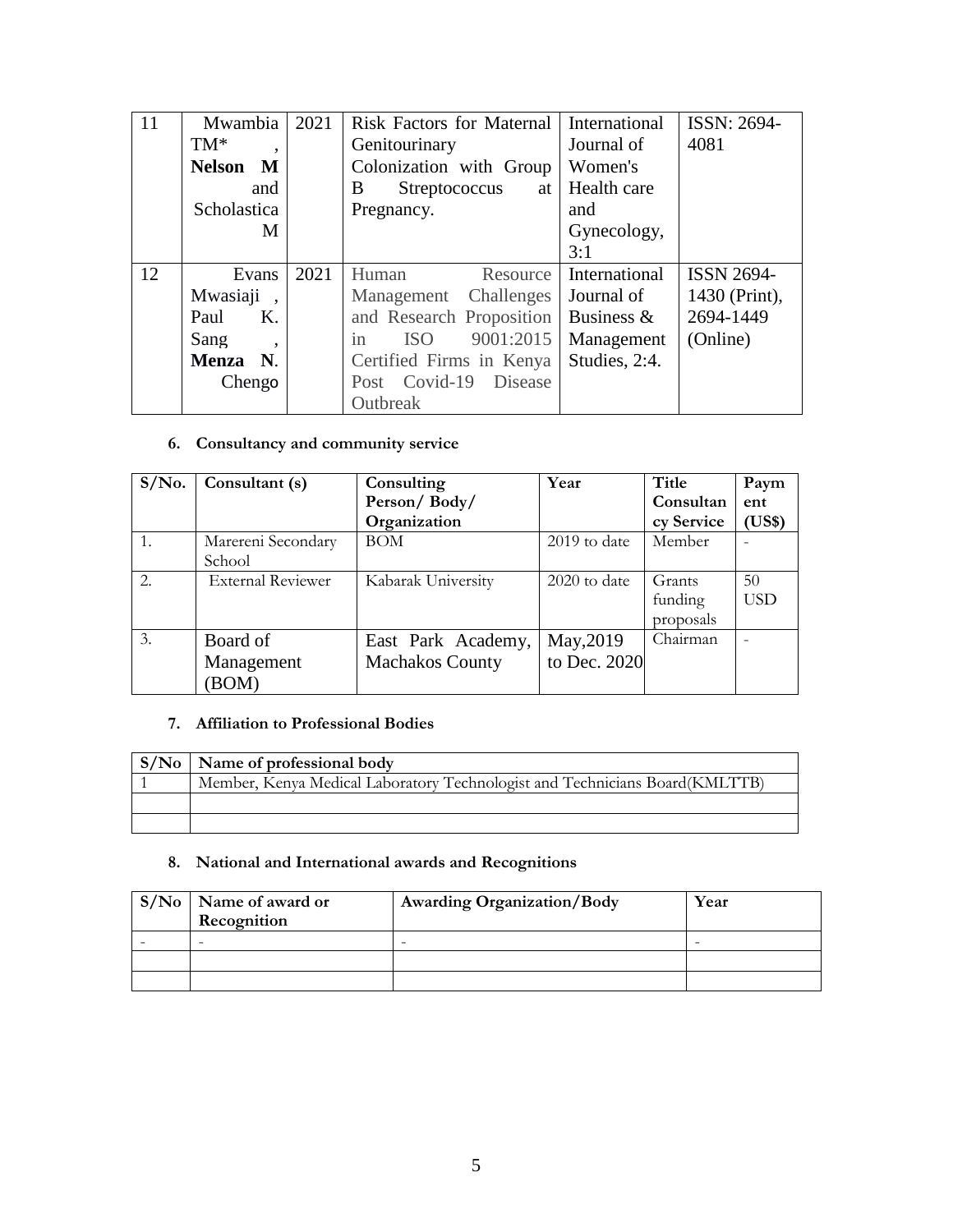# **9. External Examination (if any)**

|    | Institution                           | Year                |
|----|---------------------------------------|---------------------|
| 1. | Mount Kenya University, Department of | March, 2021 to date |
|    | Medical Laboratory Sciences (Thesis   |                     |
|    | Examination and Proposal External     |                     |
|    | Reviewer)                             |                     |
|    |                                       |                     |
|    |                                       |                     |
|    |                                       |                     |
|    |                                       |                     |

# **10. Supervision of postgraduate students (if any)**

| S/N <sub>0</sub> | Name of student         | Thesis title                              | <b>Status of</b>  |
|------------------|-------------------------|-------------------------------------------|-------------------|
|                  |                         |                                           | project(e.g.First |
|                  |                         |                                           | year etc)         |
| $\mathbf{1}$     | Peris Ambala            | Molecular<br>characterization<br>of       | Thesis writing    |
|                  | P97/38398/2016          | potentially zoonotic Flaviviruses in      |                   |
|                  |                         | wild caught non-human primates in         |                   |
|                  |                         | Kacheliba, West Pokot County.             |                   |
| 2                | Njenga K. John          | Total Blood Volume, Iron Status           | Data collection   |
|                  | P97/27900/2019          | and Hematological profiles<br>- of        |                   |
|                  |                         | Whole Blood Donors at Kenyatta            |                   |
|                  |                         | National Hospital, Nairobi County,        |                   |
|                  |                         | Kenya.                                    |                   |
| 3                | Ongong'a<br>Royronald   | polymorphism<br>Genetic<br>of<br>ion      | Proposal          |
|                  | Ochieng                 | channel transient receptor potential      | development       |
|                  | P97/28771/2019          | membrane melastatin and risk of           |                   |
|                  |                         | benign prostate hyperplasia among         |                   |
|                  |                         | men in Kisumu county                      |                   |
| $\overline{4}$   | Lilly Alice Murugi Njue | External Quality Assessment of            | Proposal          |
|                  | P97/20977/2020          | Immunological<br>and                      | development       |
|                  |                         | Immunohaematological<br>tests             |                   |
|                  |                         | Results Generated from Clinical           |                   |
|                  |                         | Laboratories in Kiambu County,            |                   |
|                  |                         | Kenya.                                    |                   |
| 5.               | Caroline J. Ngetsa,     | Evaluation<br>of<br>Asymptomatic          | Graduated         |
|                  | P150/CE/25905/2014      | Rectal<br>$N_{\rm c}$<br>gonorrhea<br>and |                   |
|                  |                         | <b>Trachomatis</b><br>Chlamydia<br>and    |                   |
|                  |                         | presumptive<br>recurrence<br>after        |                   |
|                  |                         | treatment among high Risk cohort          |                   |
|                  |                         | at the Kenyan Coast.                      |                   |
| 5.               | Winnie W. Kamau         | Genetic Diversity and Survival rate       | Data collection   |
|                  | P150/38587/2017         | of Aedes (Stegomyia) in Kerio             |                   |
|                  |                         | Valley and Rabai<br>Arbovirus             |                   |
|                  |                         | Ecologies in Kenya.                       |                   |
|                  |                         |                                           |                   |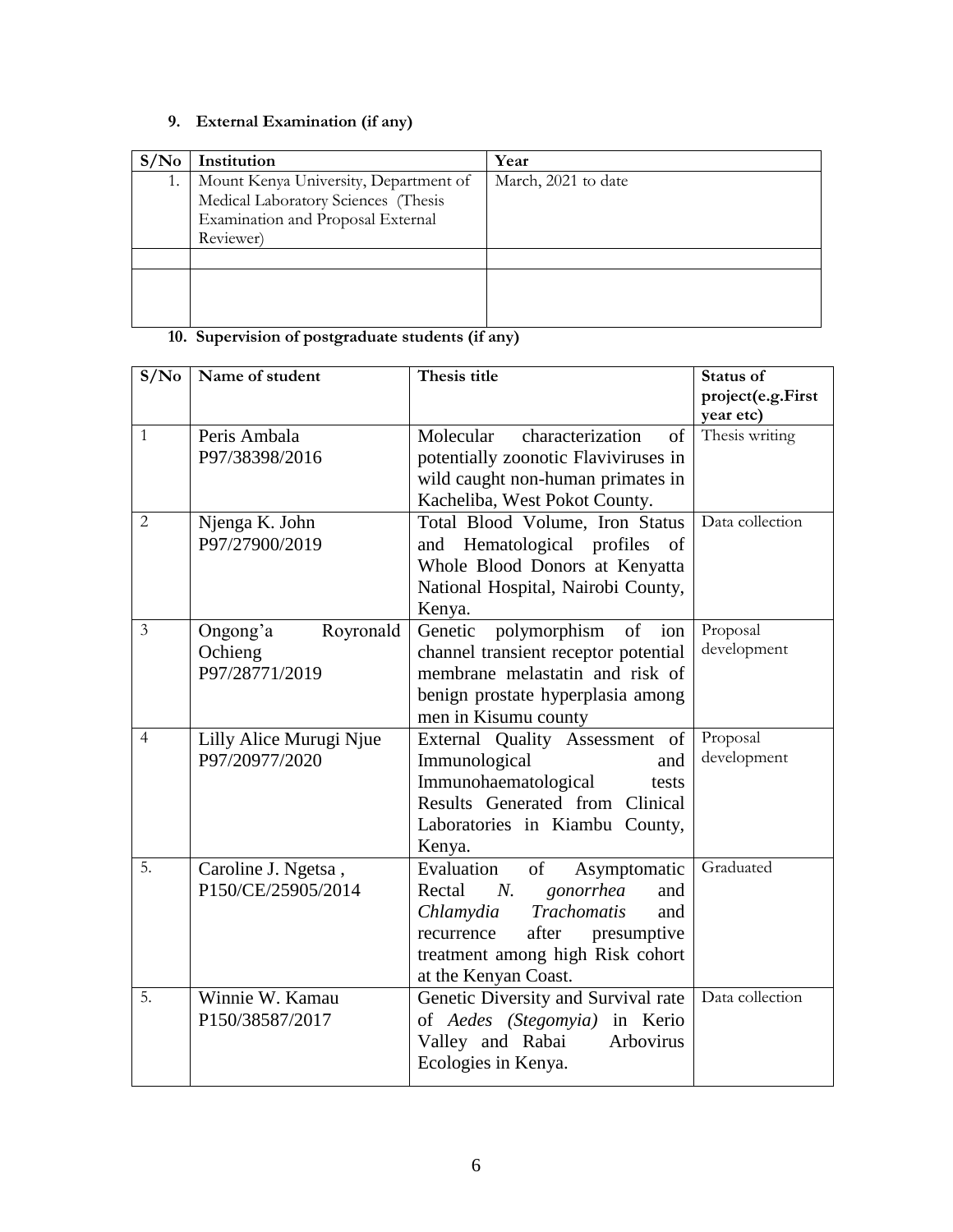| 6.  | Munene Tony Mwambia<br>P150/CTY/PT/25415/2018 | Group B Streptococcus Prevalence,<br>Antibiotic Susceptibility And Risk<br>Factors For Colonization Among<br>Antenatal Women At Mbagathi<br>Hospital, Nairobi City County,<br>Kenya                 | Thesis submitted<br>for examination |
|-----|-----------------------------------------------|-----------------------------------------------------------------------------------------------------------------------------------------------------------------------------------------------------|-------------------------------------|
| 7.  | Musili Purity,<br>P150/31030/2015             | antibiotic<br><b>Bacteriuria</b><br>and<br>sensitivity profile<br>among<br>non<br>pregnant women attending thika<br>level 5 hospital, Kenya.                                                        | Graduated                           |
| 8.  | Musavini Kwarula,<br>P150/31031/2015          | Determining the prevalence and<br>knowledge of Hepatitis and HCV<br>infection among blood donors at<br>RBTC-Nairobi.                                                                                | Awaiting<br>Graduation              |
| 9   | Salim Kobo<br>P150/CE/26196/2014              | Determination<br>of<br><b>Tick</b><br>borne<br>pathogens, their genetic diversity in<br>cattle in Taita Taveta County,<br>Kenya.                                                                    | Data analysis                       |
| 10  | Karanu Ann<br>P150/CE/25787/2014              | Determination of nasopharyngeal<br>carriage, antibiotic susceptibility,<br>and molecular characteristics of<br>moraxella<br>catarrhalis<br>among<br>children and adults in Kilifi county,<br>Kenya. | Thesis writing                      |
| 11  | Vanessa Munyao<br>P150/CE/28593/2015          | Determination<br>of<br>mosquito<br>Species, Diversity Host feeding<br>preference and potential risk of<br>arboviral transmission in Taveta<br>Sub-County Kenya.                                     | Graduated                           |
| 12. | Richard Nyakinya                              | antimicrobial<br><b>Isolation</b><br>and<br>susceptibility characterization of<br>bacteria causing pneumonia among<br>HIV-Sero-positive adults in Kwale<br>county.                                  | Data Collection                     |
| 13. | Jackline Gakii<br>Q58/CTY/31417/2015          | Preditors<br>of Retention in<br>care<br>among human Immunodeficiency<br>virus infected pregnant women in<br>Narok Sub county Hospital.                                                              | Graduated                           |
| 14. | Fred Kipsang<br>P150/CTY/PT/34014/2017        | molecular<br>Occurrence<br>and<br>characterics<br>of oxacillinases in<br>Acinetobacter<br>from<br>baumannii                                                                                         | Thesis writing                      |